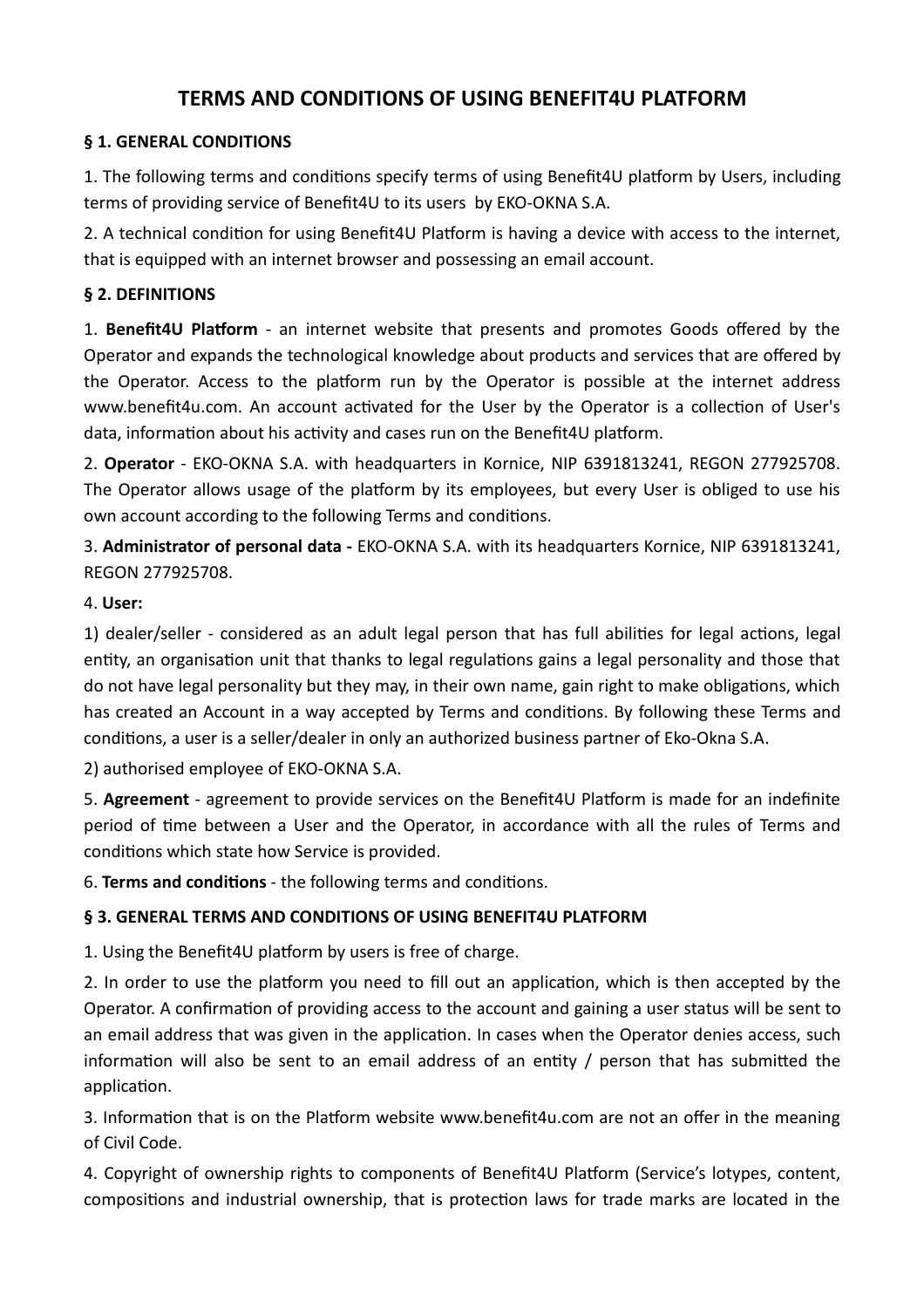service, they benefit the Operator or third party, but the Operator has a right to use them in information purposes on th eBenefit4U Platform.

5. The Operator will conduct all the necessary technical breaks during the night time whenever it is possible.

6. Automated access to the Benefit4U Platform and its content is forbidden, unless the Operator allows it. The permission should be made in a written form. In particular, it is forbidden to use bots, indexing robots and other automated tools that allow the user to use the service without the User's action.

7. The User is not allowed to copy, distribute, reproduce and modify any content, including data located on the Benefit4U Platform.

# **§ 4. REGISTRATION, CONCLUDING AN AGREEMENT, LOGGING-IN**

1. Registration on the Benefit4U Platform is made after accepting Terms and conditions and imputing User's data to a form, especially name and surname and employee's RCP number or company's data, NIP, same and surname, phone number, and also email address and password. All the data should be consistent with facts, that is, they should be true, full and up to date.

2. After filling the registration form, the User will receive, on the email address provided in the registration process, an email confirming the registration and other legal information which the user should enter on to complete the process of registration.

3. Concluding an agreement between the User and the Operator for providing services specified in Terms and conditions is made when the process of registration is completed in accordance with point 2.

4. In the process of agreement's conclusion, which is specified in point 4, the Operator creates and provides access to a User Account on Benefits4U, which allows him to use the platform in accordance with the following Terms and conditions.

5. It is forbidden to use not your own account or provide access to a third party.

#### **§ 5. PERSONAL DATA; PRIVACY PROTECTION**

1. Users' personal data are processed in accordance with the law, including the act from 10 May 2018 Dz.U. position 1000 in regards to personal data, Ordinance of The European Parliament and The Council of Europe 2016/679 further known as RODO. Users' personal data are processed in order to provide services to Users consistent with those Terms and conditions by the Operator.

2. The Operator uses all available technical and organizational measures that ensure the safety of processed data, including It security (including data coding systems). The Operator secures data from access by unauthorised persons, and also other cases of revealing data or a loss, destruction or unauthorised modification of given data, as well as processing data by violating binding legal regulations.

3. The Operator ensures Users realization of improvements arising from acts of personal data protection, including right to access own personal dara and their correction and right to control all processed personal data. Users in cases specified in the act of personal data protection, have above all, right to ask to stop processing his data in a written form and by justifying his need, due to his specific situation. He also has a right to express his objection in regards to processing his personal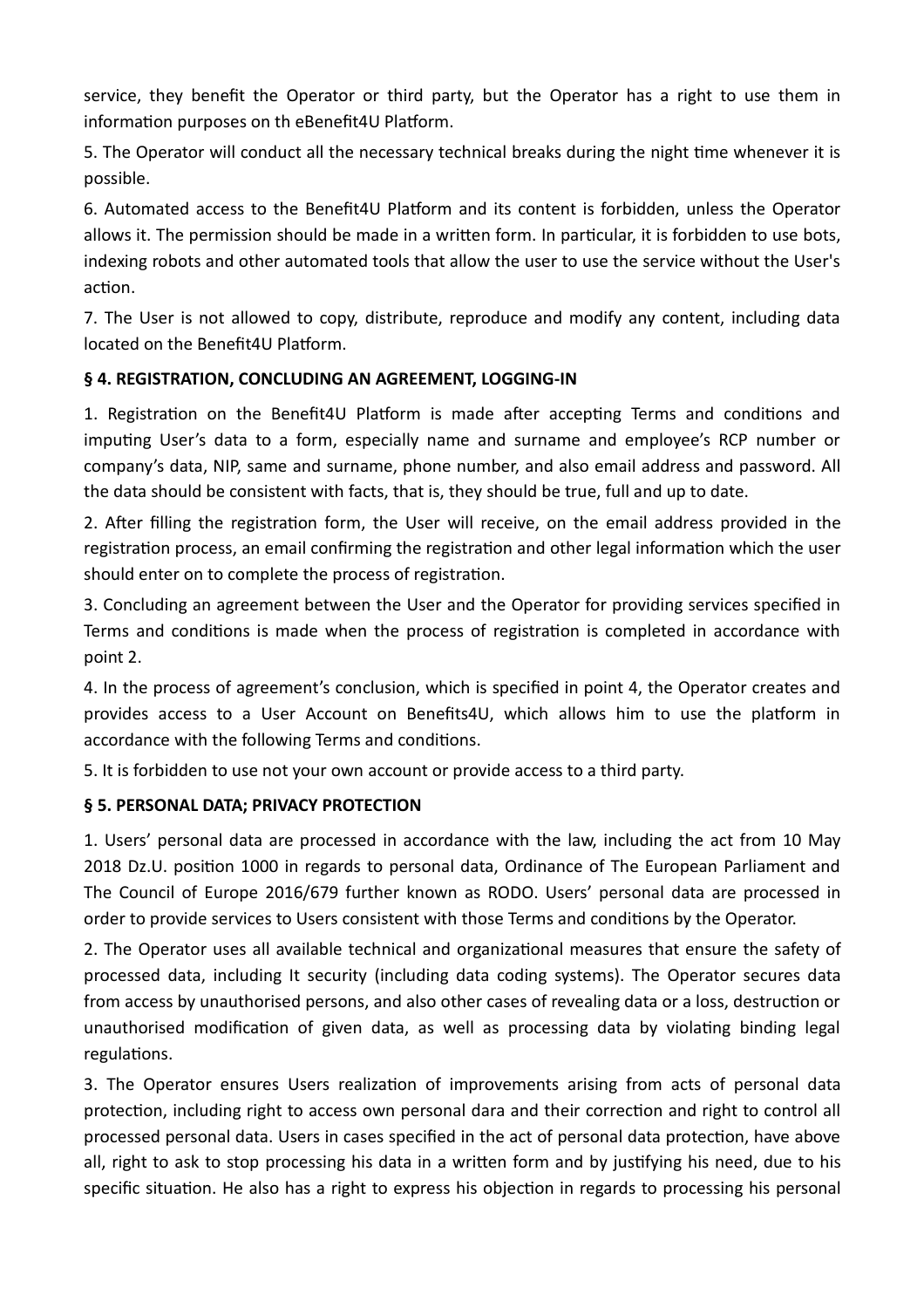data. Users have also a right to for correction, ristriction's deletion and transferring their personal data.

4. The Operator for server administration purposes does not use users' PC IP addresses directly. The Benefit4U website has an assigned Google Analytics account, but gathering statistical data is made by Google, the operator has only access to prepared versions of those data.

5. Demanding the removal of personal data, objecting or other cases resulting from RODO, does not influence the consistency with law to process personal data done before the demand was made.

6. In order to make a request specified in RODO, you need to contact the Operator on the email address iod@ekookna.pl

7. After the User's account deletion, in consistency with paragraph 7, his personal data will be completely deleted from the database. Only the history of orders sent remains (only to be viewed by the Operator). Access to this data will only be processed in time that is required to protect from possible claims.

8. Providing personal data by a User is necessary, due to the verification process by authorized dealers and Operator's employees. Processing User's personal data is necessary to create an account on the Platform and gain User status.

### **§ 6. COMPLAINTS**

1. A complaint should be made directly to the Operator's Platform. The complaint should contain a description of the situation which is the reason for the complaint.

2. User's data are available on the Benefit4U Platform.

3. Complaint will be considered by the Operator within 14 days from receiving a correctly submitted complaint.

#### **§ 7. TERMINATION OF THE CONTRACT IN TERMS OF USING BENEFIT4U PLATFORM**

1. The agreement in regards to services provided by the Operator is made for an indefinite period of time with a possibility of immediate termination of the agreement by the User.

2. The Operator has a right to terminate the agreement in case of User's gross violation of legal regulations or terms of these regulations, which may be terminated with a 7-day period notice.

3. A statement of agrement's termination, the User may admit in a written form to Operator's address or by electronic mail to poczta@ekookna.pl

4. After terminating the above mentioned agreement, User's access to the platform will; be blocked and the account will be deleted.

#### **§ 8. FINAL REGULATIONS**

1. The operator reserves the right to make changes in these Terms and Conditions.

2. Changes made in Terms and Conditions will enter into force in the time specified by the Operator, but not sooner than 7 days from the date of announcing the changes, and from the day of sending a proper notice to Users.

3. In case of no acceptance of a new version of Terms and conditions, the User is authorized to terminate the Agreement, and any further action on the platform will not be possible, in compliance with § 7 point 1